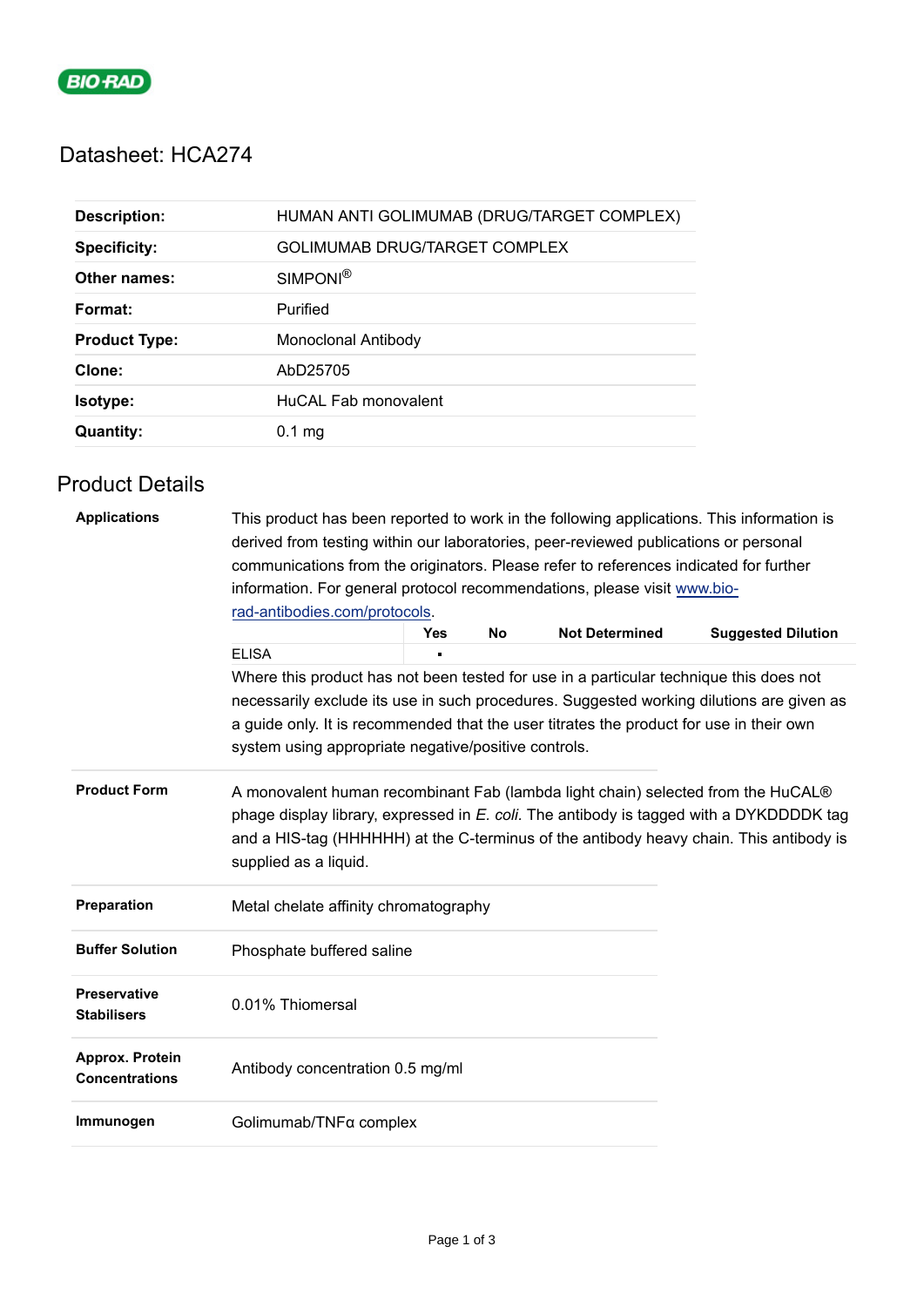| <b>Specificity</b>                      | Human anti golimumab (drug/target complex), clone AbD25705 is an affinity matured<br>recombinant antibody in monovalent Fab format that specifically recognizes golimumab<br>when in complex with its target, tumor necrosis factor alpha $(TNF\alpha)$ . Clone AbD25705<br>does not recognize unbound golimumab nor free TNFa. The antibody can be used in a<br>pharmacokinetic (PK) antigen capture format assay to measure golimumab that has been<br>captured via immobilized human TNFa. It is ideal for bioanalytical assays to measure the<br>level of drug or biosimilar in complex with the $TNF\alpha$ target. |  |  |  |  |  |
|-----------------------------------------|--------------------------------------------------------------------------------------------------------------------------------------------------------------------------------------------------------------------------------------------------------------------------------------------------------------------------------------------------------------------------------------------------------------------------------------------------------------------------------------------------------------------------------------------------------------------------------------------------------------------------|--|--|--|--|--|
|                                         | Golimumab, marketed under the brand name Simponi®, is a recombinant human<br>IgG1/kappa monoclonal antibody approved for the treatment of rheumatoid arthritis,<br>psoriatic arthritis and ankylosing spondylitis. This therapeutic antibody, directed against<br>TNF $\alpha$ , acts by blocking the binding of TNF $\alpha$ to its receptors, resulting in a down-regulation<br>of the inflammatory response associated with autoimmune diseases.                                                                                                                                                                      |  |  |  |  |  |
|                                         | View a summary of all anti-golimumab antibodies                                                                                                                                                                                                                                                                                                                                                                                                                                                                                                                                                                          |  |  |  |  |  |
| <b>Affinity</b>                         | The monovalent intrinsic affinity of AbD25705 was measured as $K_D = 6$ nM by real time,<br>label free molecular interaction analysis on immobilized golimumab in complex with<br>human TNFa.                                                                                                                                                                                                                                                                                                                                                                                                                            |  |  |  |  |  |
| <b>ELISA</b>                            | This product may be used in an indirect ELISA to detect the golimumab/ $TNF\alpha$ complex or<br>to detect golimumab bound to immobilized TNFa.<br>Protocol: PK antigen capture ELISA to measure bound drug exclusively                                                                                                                                                                                                                                                                                                                                                                                                  |  |  |  |  |  |
| <b>References</b>                       | 1. Harth, S. et al. (2019) Generation by phage display and characterization of drug-target<br>complex-specific antibodies for pharmacokinetic analysis of biotherapeutics. MAbs. 11 (1):<br>178-190.                                                                                                                                                                                                                                                                                                                                                                                                                     |  |  |  |  |  |
| <b>Storage</b>                          | This product is shipped at ambient temperature. It is recommended to aliquot and store at<br>-20 $^{\circ}$ C on receipt. When thawed, aliquot the sample as needed. Keep aliquots at 2-8 $^{\circ}$ C for<br>short term use (up to 4 weeks) and store the remaining aliquots at -20°C.                                                                                                                                                                                                                                                                                                                                  |  |  |  |  |  |
|                                         | Avoid repeated freezing and thawing as this may denature the antibody. Storage in<br>frost-free freezers is not recommended.                                                                                                                                                                                                                                                                                                                                                                                                                                                                                             |  |  |  |  |  |
| <b>Guarantee</b>                        | 12 months from date of despatch                                                                                                                                                                                                                                                                                                                                                                                                                                                                                                                                                                                          |  |  |  |  |  |
| <b>Acknowledgements</b>                 | This product and/or its use is covered by claims of U.S. patents, and/or pending U.S. and<br>non-U.S. patent applications owned by or under license to Bio-Rad Laboratories, Inc. See<br>bio-rad.com/en-us/trademarks for details.<br>His-tag is a registered trademark of EMD Biosciences.                                                                                                                                                                                                                                                                                                                              |  |  |  |  |  |
| <b>Health And Safety</b><br>Information | Material Safety Datasheet documentation #10094 available at:<br>10094: https://www.bio-rad-antibodies.com/uploads/MSDS/10094.pdf                                                                                                                                                                                                                                                                                                                                                                                                                                                                                         |  |  |  |  |  |
| <b>Licensed Use</b>                     | For in vitro research purposes and for commercial applications for the provision of in vitro<br>testing services to support preclinical and clinical drug development. Any re-sale in any<br>form or any other commercial application needs a written agreement with Bio-Rad.                                                                                                                                                                                                                                                                                                                                            |  |  |  |  |  |